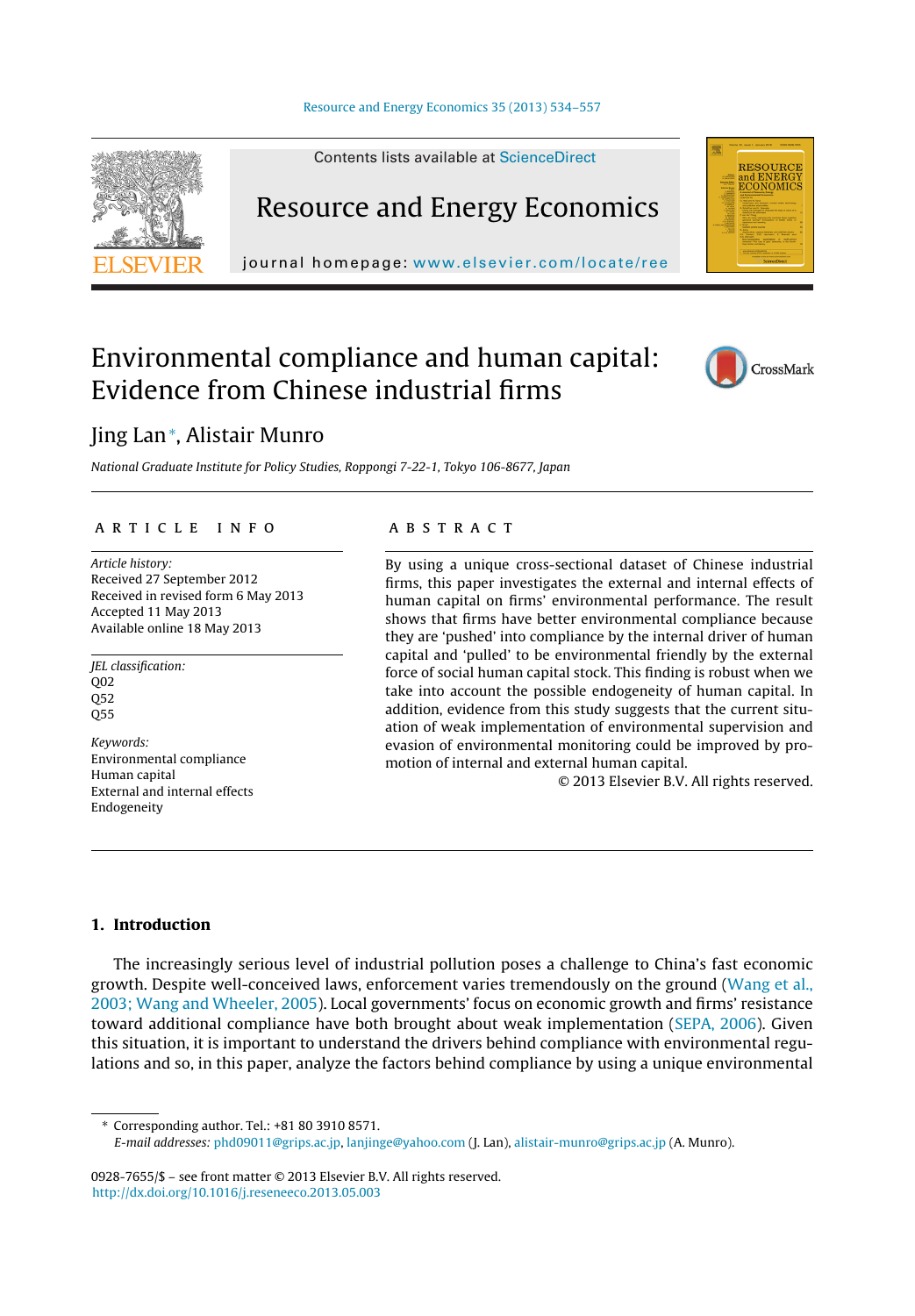performance data of 2544 industrial Chinese firms. Now, there is already a large literature on regulatory compliance. Our particular focus is on the relationship between human capital and compliance which we consider a neglected aspect of the existing research. Conceptually, the relationship between human capital and industrial pollution can be through either an internal or an external route. Within the firm, the implementation of abatement technology is determined by the absorptive capacity of internal human capital endowment: the higher the level of human capital, the better the application within the firm. Outside the firm, higher educated people are more likely to tighten the stringency of environmental regulations by imposing pressure on environmental regulators. Based on the above descriptions, we hypothesize that (i) the internal effect of human capital pushes firms to voluntarily comply with environmental regulations and (ii) by enhancing regulatory pressure, the external effect of human capital also pulls firms to have better environmental performance.

We make three contributions to the existing literature. First, the paper sheds light on the internal and external effects of human capital on firms' environmental performance. Our results show that firms have better environmental performance because they are 'pushed' into making compliance decision by internal endowment of human capital, and 'pulled' by external forces of social human capital stock. Accordingly, better environmental performances are achieved based on the internal and external drivers of human capital.

Second, we take into account the possible endogeneity of both external and internal human capital. From the internal side, as shown by [Grolleaua](#page--1-0) et [al.](#page--1-0) [\(2012\),](#page--1-0) environmental-related standard (i.e. ISO 14001 standard) tend to improve the recruitment of professional employees. Such enhancement implies that better environmental performance can deliver more than environmental benefits and firms can strategically use environmental quality standards to attract high educated or high skilled employees who are more sensitive to environmental protection. From the external side, higher educated people may move to cleaner cities since they are more sensitive to environmental quality (in the sense of having higher willingness to pay for quality improvements). In short there is a potential for two-way causality between human capital and environmental performance. Most studies reviewed in Section 2 do not concern themselves with the endogeneity of human capital; our study on the other hand, better identifies the causal relationship between environmental performance and human capital.

Our third contribution is that we build a new database of firm-level data on environmental performance for China. [Blackman](#page--1-0) [and](#page--1-0) [Kildegaard](#page--1-0) [\(2010\)](#page--1-0) argue that most studies in developing countries rely on self-reported firm-level environmental data, which can be unreliable. However, instead of self-reported information, the environmental performance data we use is evaluated and compiled by a government environmental administration. Thus, our study may fill gap in the literature by providing evidence from the regulator-reported environmental data of Chinese industrial polluters.

The remainder ofthe paper is organized as follows. In Section 2, we give a brief review ofthe related literature on environmental performance and human capital, highlighting their connection though internal and external paths. Section [3](#page--1-0) presents the data and explains the empirical methodology. Section [4](#page--1-0) estimates the econometric models and discusses the results obtained. The final section concludes and derives policy implications.

#### **2. Related literature**

Human capital is an important internal factor that drives firms to voluntarily comply with environmental regulations. In order to adopt new technologies, firms must have a corresponding stock of human capital to acquire the requisite technical and economic information. Information acquisition may be passive, with firms absorbing information via day-to-day contact with business associates, or it may be active, with firms engaging in training and technical extension program. In either case, acquisition is greatly facilitated and accelerated by the firm's pre-existing stock of human capital, that is, the education and training of the workforce. Empirically, studies of green technologies adoption typically find that firms with more human capital are more likely to adopt new technologies of abatement and have better environmental performance, all other thing being equal. For instance, in their study of Indonesian water polluters, [Pargal](#page--1-0) [and](#page--1-0) [Wheeler](#page--1-0) [\(1996\)](#page--1-0) find that average education level of employment is correlated with lower emission of water pollutant. [Dasgupta](#page--1-0) et [al.](#page--1-0) [\(2000\)](#page--1-0) analyze the